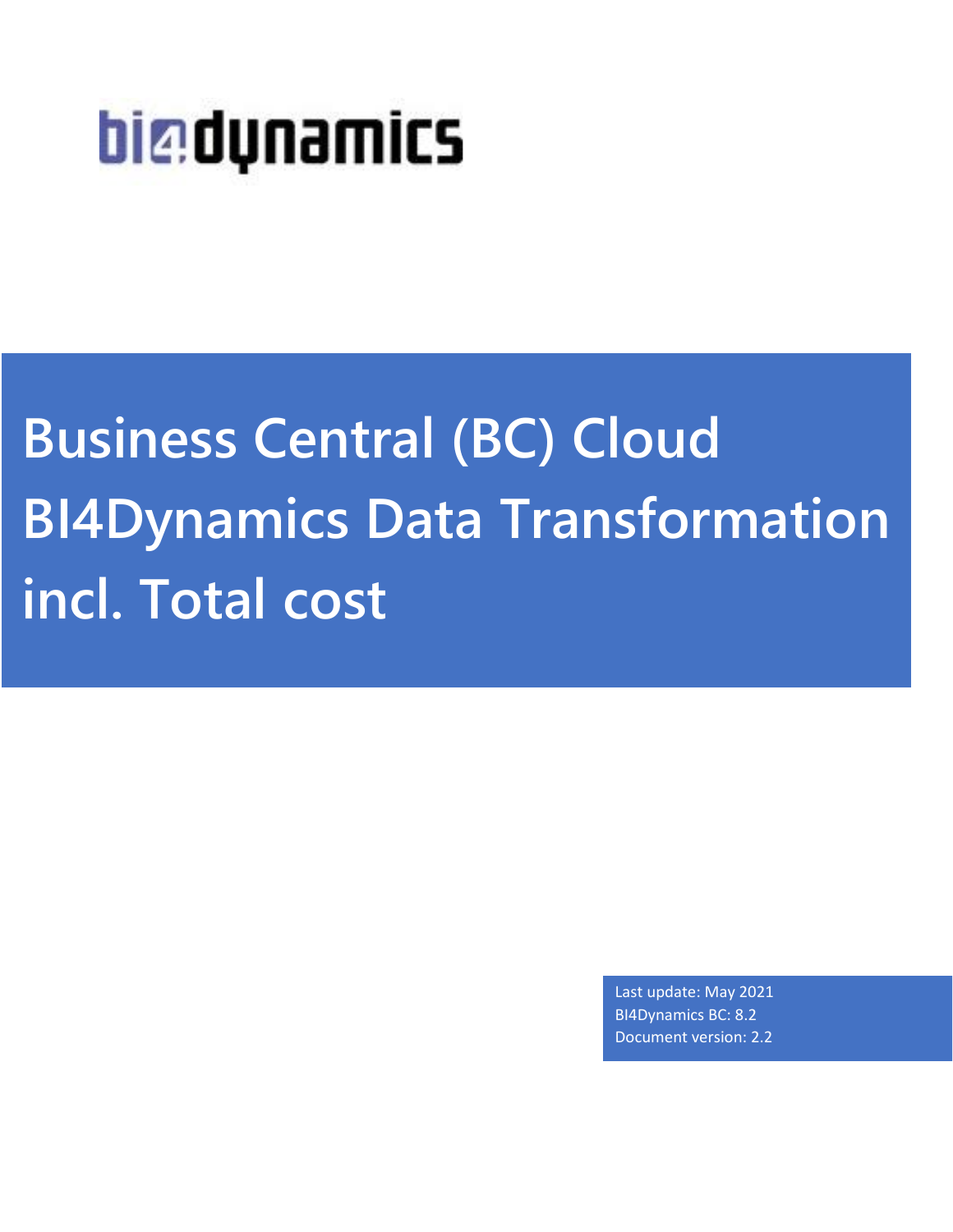# Contents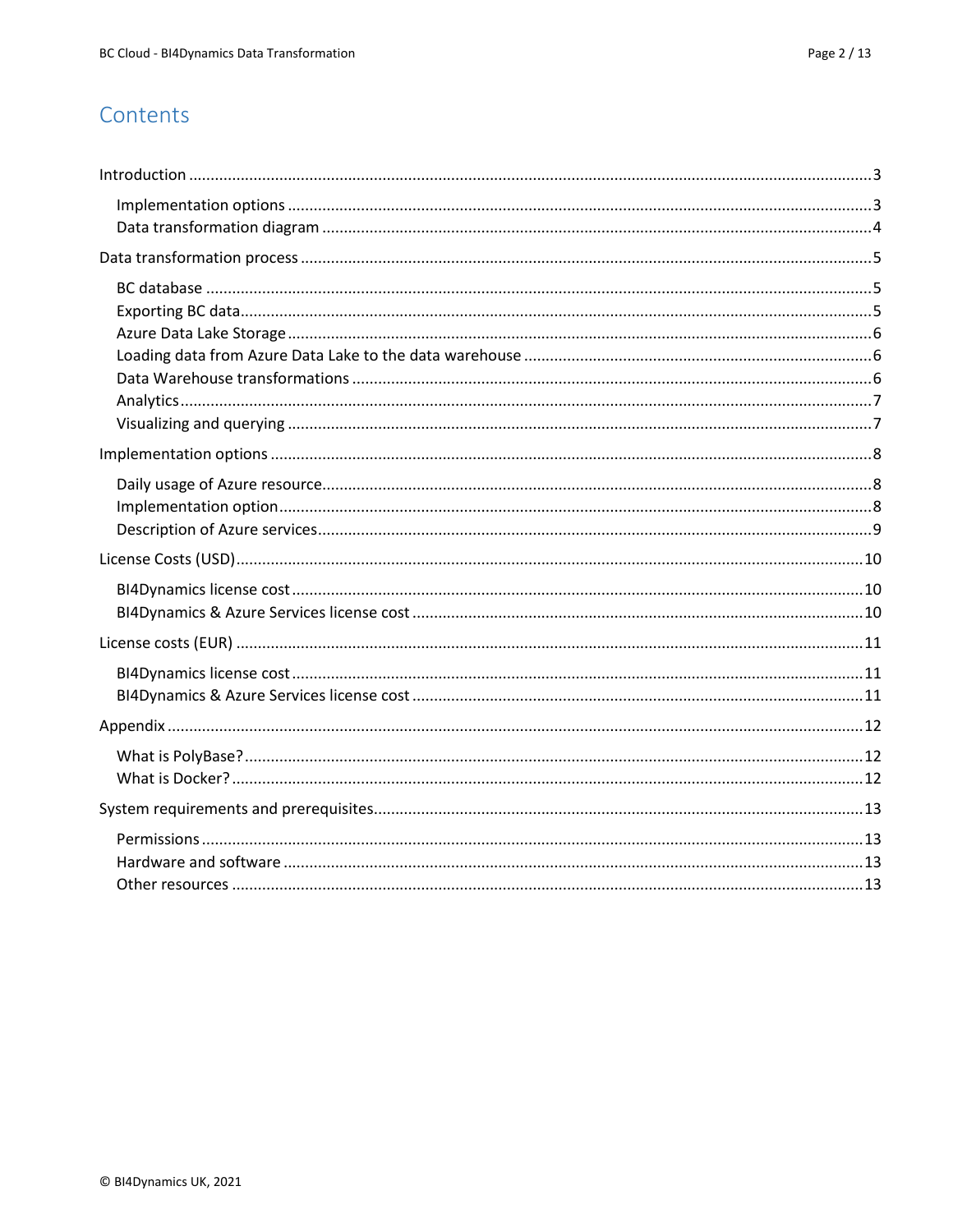# <span id="page-2-0"></span>**Introduction**

This document describes the data transformation process from Microsoft Dynamics D365 BC SaaS to visualization tools (Power BI, Excel). It includes also total monthly cost for the project.

### <span id="page-2-1"></span>**Implementation options**

#### **Source**

BI4Dynamics can join **BC Cloud** with your legacy **BC or NAV** in one fully integrated BI solution. First selected source in BI4Dynamics must be BC Cloud. That is all. BC or NAV can be added optionally.

#### **Destination**

- Data warehouse can be implemented on **Azure SQL Virtual machine** or **On-Premises**.
	- o Use VM when company strategy is cloud.
	- o Use OP when hardware is available on-premises.
- Analytics can be implemented on the **same PC** (VM or On-Premises) or as **Azure service**.
	- o Use same PC when PC is available or costs for PC are low.
	- o Use Azure when cloud performance, scalability, and flexibility matter.

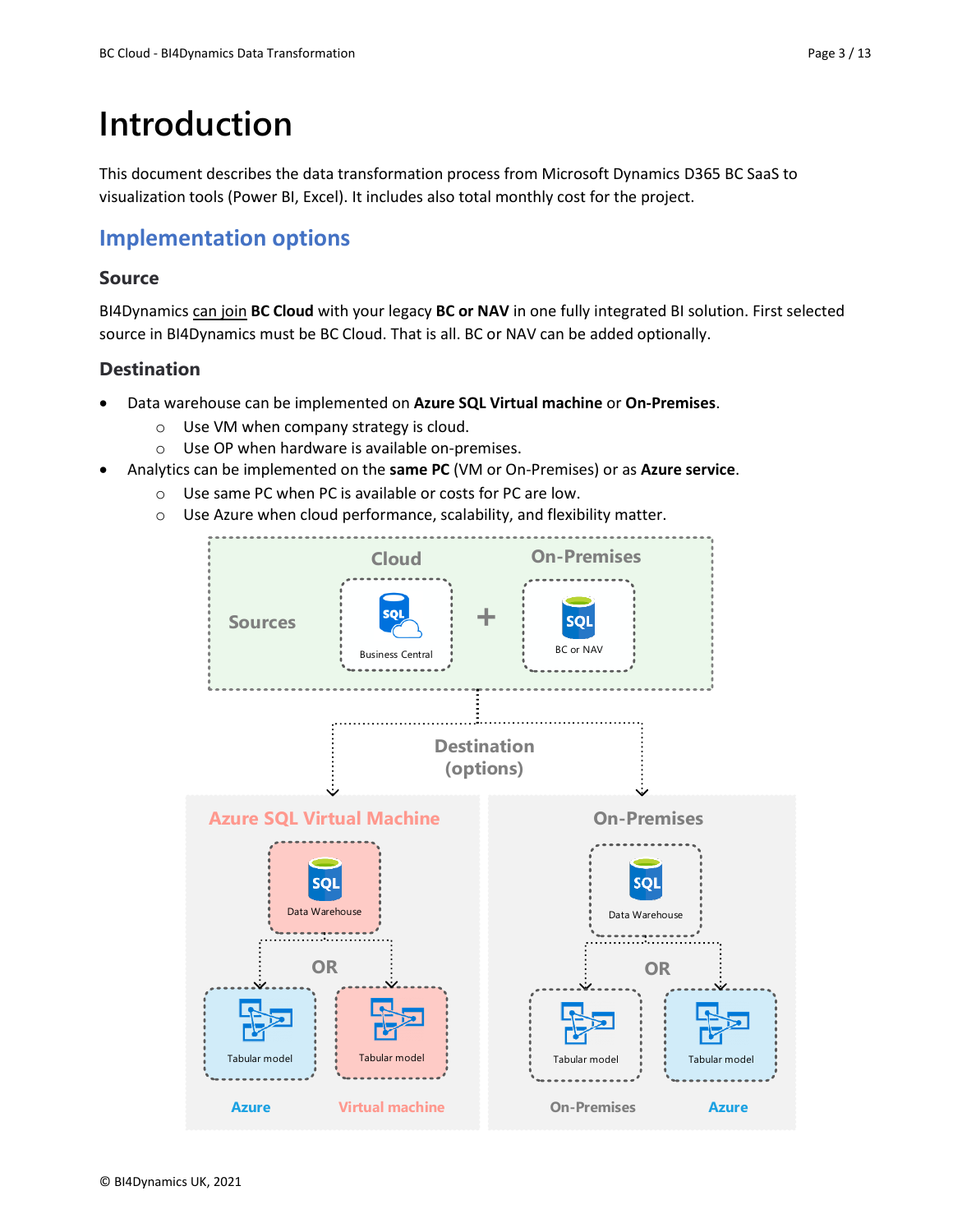# <span id="page-3-0"></span>**Data transformation diagram**

#### Data transformation is done in the following steps



- 1. Export BC data to Azure Data Lake
- 2. Load data to Data Warehouse staging area
- 3. Process data within Data Warehouse and Analysis Services
- 4. Analyze data with visualization tools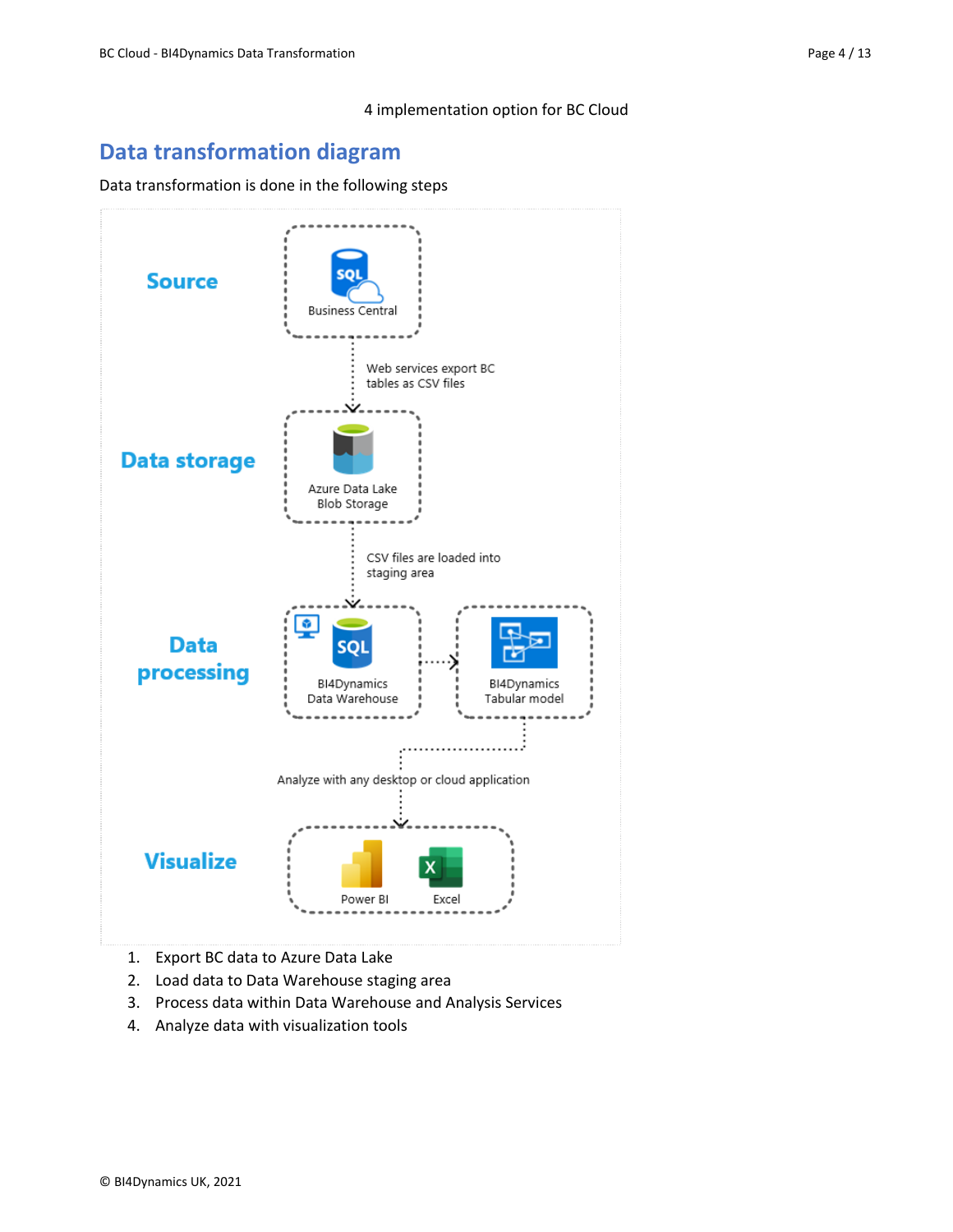# <span id="page-4-0"></span>**Data transformation process**

# <span id="page-4-1"></span>**BC database**

BI4Dynamics is reading data from BC replica, a synchronized Production database copy. This is not affecting Production operations.

# <span id="page-4-2"></span>**Exporting BC data**

Accessing BC database (Production or Replica) with external tools is not possible. BI4Dynamics is exporting data to Azure Data Lake using web services, created by BI4Dynamics extension.

Source

#### **BI4Dynamics extension**

BI4Dynamics extension, available from BI4Dynamics is installed to BC tenant. First time setting includes:

- BC tenant information (ID, user)
- Azure Data Lake Storage (subscription)

There are no interactions with IT team (customer or partner) after this step.

The extension will automatically:

- create queries, one query for each exported BC table,
- expose queries as web services,
- read BC metadata (tables, columns, primary keys, table relations, option fields) that BI4Dynamics will use for customizations.

A standard BI4Dynamics extension will export 150 tables that be used to create the following business areas: Sales, Purchase, Receivables, Payables, Finance, Inventory, Fixed Assets, Jobs and Resources, Production, Service, Bank Accounts, Item Information, and Service.

#### **Running web services**

BI4Dynamics creates a docker, that triggers web services. More about docker is in the last chapter of this document.

Web services are using OData protocol. This is a lighter, a little faster protocol than SOAP. BI4Dynamics is controlling and triggering web service execution from outside BC in two ways:

- scheduled (automatically)
- on demand

The results are BC tables, exported as CSV files to Azure Data Lake.



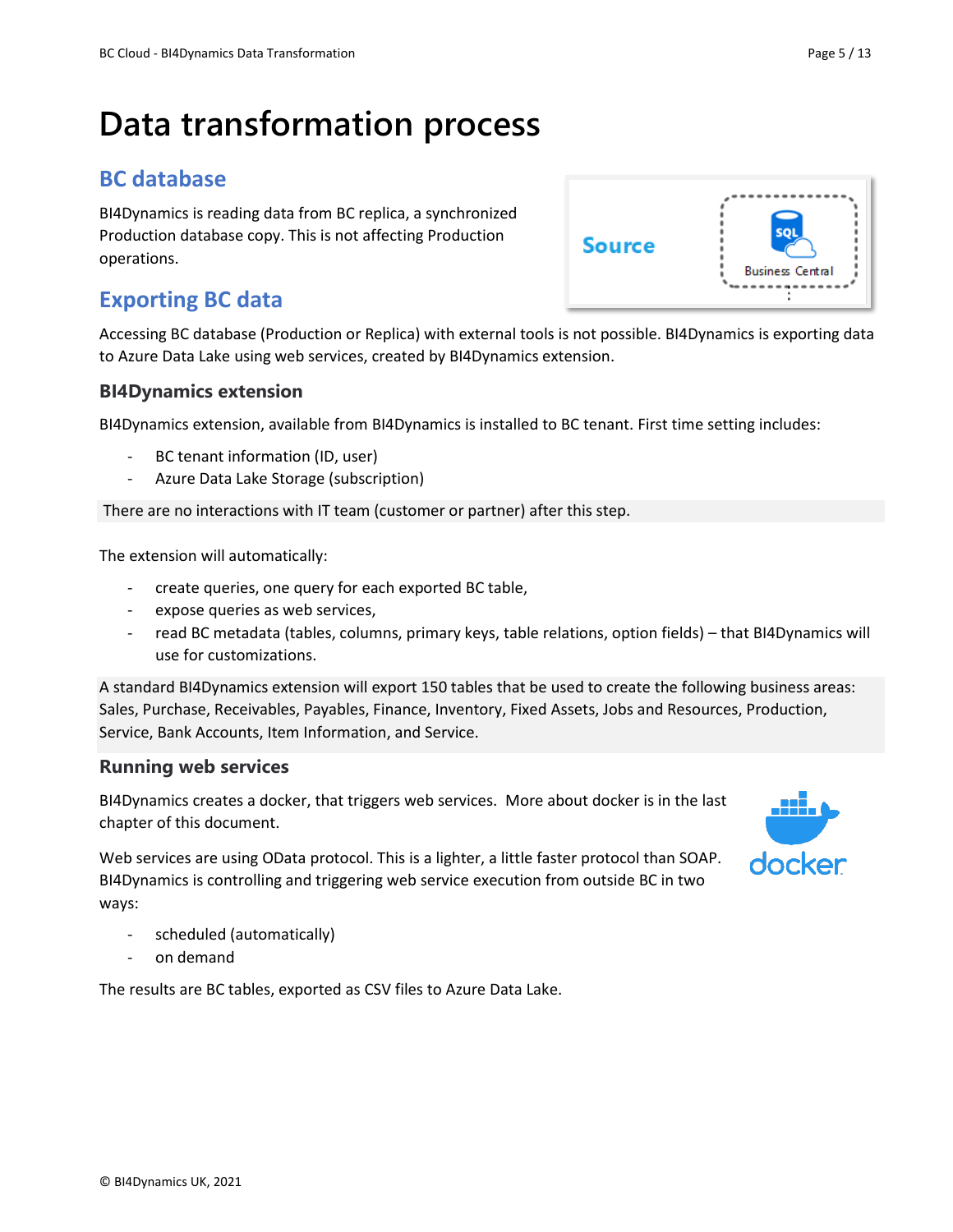# <span id="page-5-0"></span>**Azure Data Lake Storage**

BC data are saved in Azure Data Lake storage as CSV files. There are two processes:

- A. import: update new data from BC
- B. read: BI4Dynamics data warehouse reads data and updates or copies it into the data warehouse staging area. This is not export as data are kept in Azure Data Lake.



Import and read process may not necessarily run one after another. Update data can automatically run several times during the day, to load the latest data only, and read process usually runs once a day as a part of data warehouse processing.

# <span id="page-5-1"></span>**Loading data from Azure Data Lake to the data warehouse**

#### **Triggering the request**

Load data request is executed from BI4Dynamics data warehouse when DW data are processed. This is usually once a day. Loading data from Azure Data Lake to SQL server is done using PolyBase feature of SQL that must be installed. More about PolyBase is in Appendix.

BC table name is kept during all transformations. BC table name equals CSV file name in Azure Data Lake and equals stage table name in data warehouse.

# <span id="page-5-2"></span>**Data Warehouse transformations**

BI4Dynamics will load CSV data to SQL server (stage), where DW transformation will be started.

Data warehouse objects (stored procedures, views, dimensions, facts) are created and processed in one data transformation process. (details are available on BI4Dynamics web)

#### **Dimensions and facts**



The result of this process are dimensions in the data warehouse.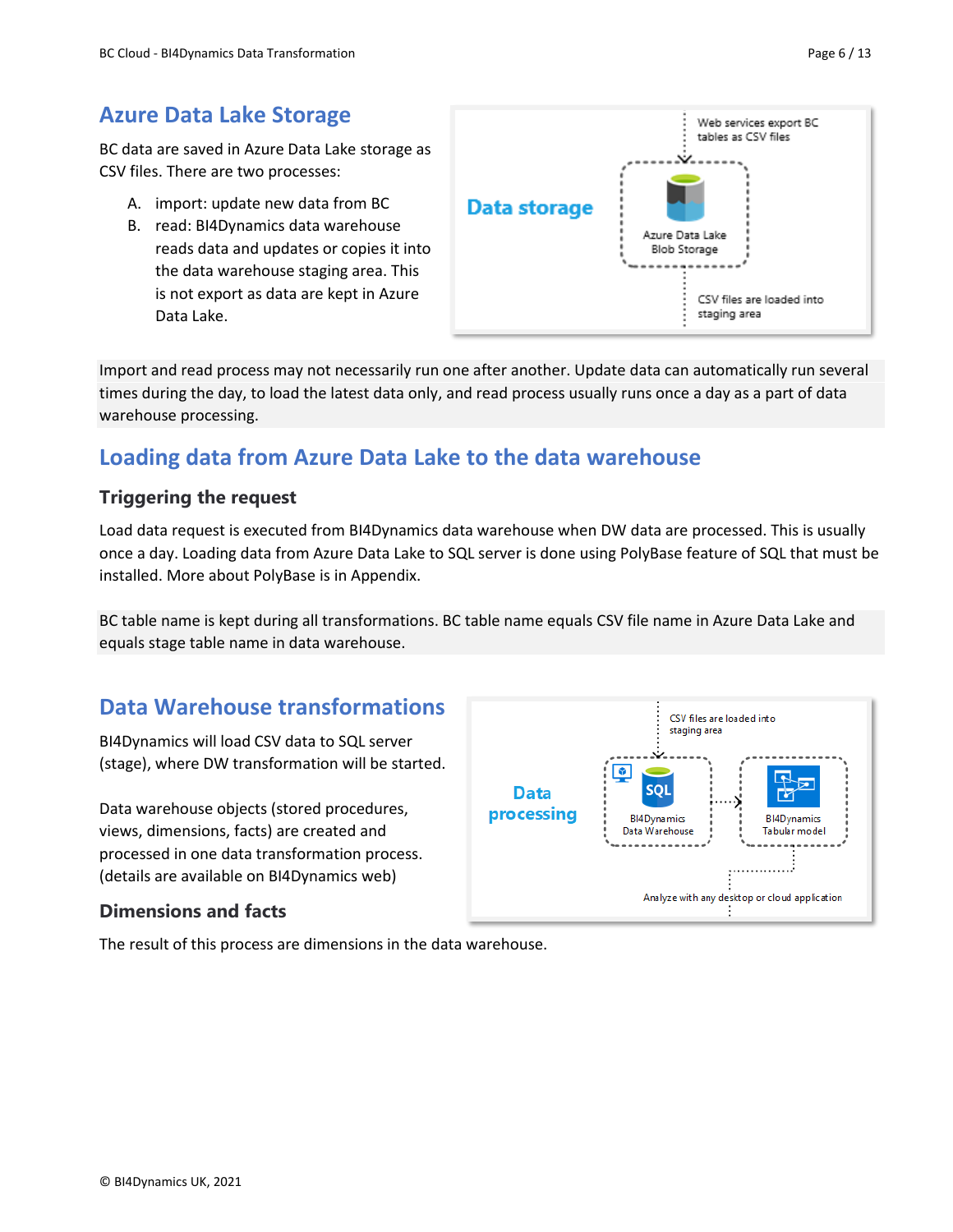# <span id="page-6-0"></span>**Analytics**

Users would usually not connect to the data warehouse but to the Analysis Services. There are two implementation options where analytics (Tabular model) will be installed. There is no difference in content. Key influencers which option is the right for project are usage and economics. More about this in the next chapter.

#### **Analytics on VM (option 1)**

In Option 1 an Analysis Services database (tabular) is installed on SQL server hosted on VM. The same VM is hosting SQL server database engine.

#### **Analytics in Azure Analysis Services (option 2)**

In Option 2 an Analysis Services database is installed as Azure Analysis Services.

# <span id="page-6-1"></span>**Visualizing and querying**

Any BI client that can connect to the Tabular model can be used for querying. BI4Dynamics has standardized ready-made reports for Excel and Power BI.

Both tools can do the job a usage is not exclusive. BI4Dynamics recommends using both tools in the same BI project:

- Analyze with any desktop or cloud application **Visualize** Power BI Excel
- A free desktop version of Power BI is used for best visualizations and dashboarding,
- An Excel 2013 or higher version is best for ad-hoc reporting and analytics.

Which tool to use depends on the reporting or analysis process – not person or job description.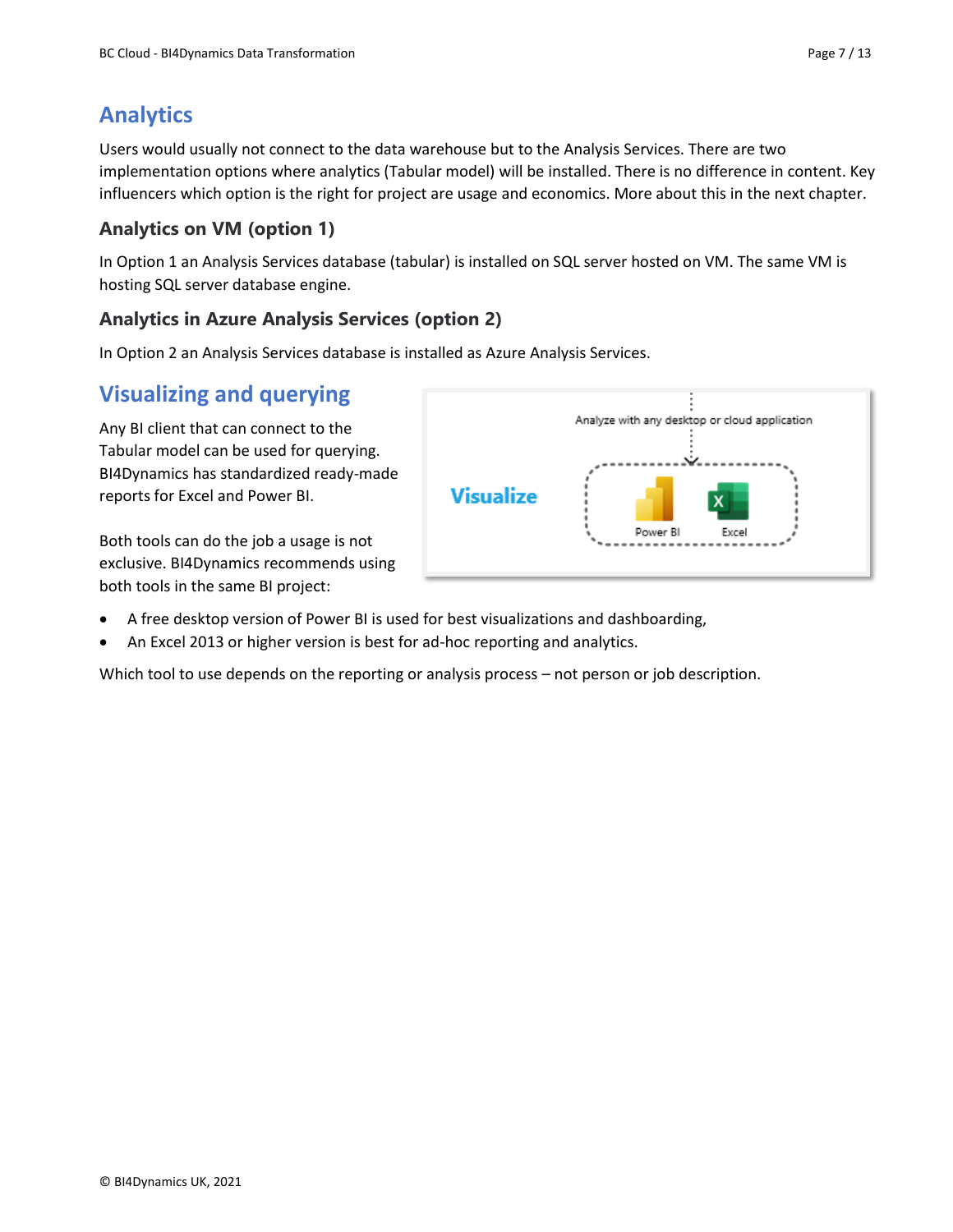# <span id="page-7-0"></span>**Implementation options**

# <span id="page-7-1"></span>**Daily usage of Azure resource**

#### **Usage of data warehouse**

SQL Server that hosts data warehouse needs to run to:

- Load data from blob storage
- Process data within data warehouse
- Avail data to Analysis Services while Analysis services is processing

#### **Usage of Analysis services**

Analysis services is available during times when users are querying data.

### <span id="page-7-2"></span>**Implementation option**

#### **Virtual Machine (VM)**

VM hosts SQL Server that is used for DW and analytics. VM can be pause only when data are not being processed or queried.

#### **VM + Azure Analysis Services (Hybrid)**

VM hosts SQL server used for DW. Analytics is installed on Azure Analysis Services. VM can be paused after processing (most of the time), Azure Analytics can be paused when users are not querying.

#### **Local Machine (LM)**

Solution can be installed and implemented on local server on-premises. Setup is very similar to VM option.

| Implementation<br>options | <b>Virtual Machine</b><br>(VM) | <b>VM + Azure Analysis Services</b><br>(Hybrid) |
|---------------------------|--------------------------------|-------------------------------------------------|
| Data warehouse            | SQL server on VM               | SQL server on VM                                |
| Analytics                 | SSAS on VM                     | <b>Azure SSAS</b>                               |
| Daily usage               |                                |                                                 |
| Data warehouse            | 10 h                           | 1 h                                             |
| <b>Analysis Services</b>  | 10 h                           | 10 <sub>h</sub>                                 |

#### **Implementation options:**

**Hybrid (recommended)**: most common implementation option for production environment, optimal usage of Azure resources, simple managing user access (Azure Active Directory), scalable.

**VM**: when Azure resources (VM) is already available or available at low price; this can be used also as a development instance.

**LM**: when local server and SQL license is available on-premises.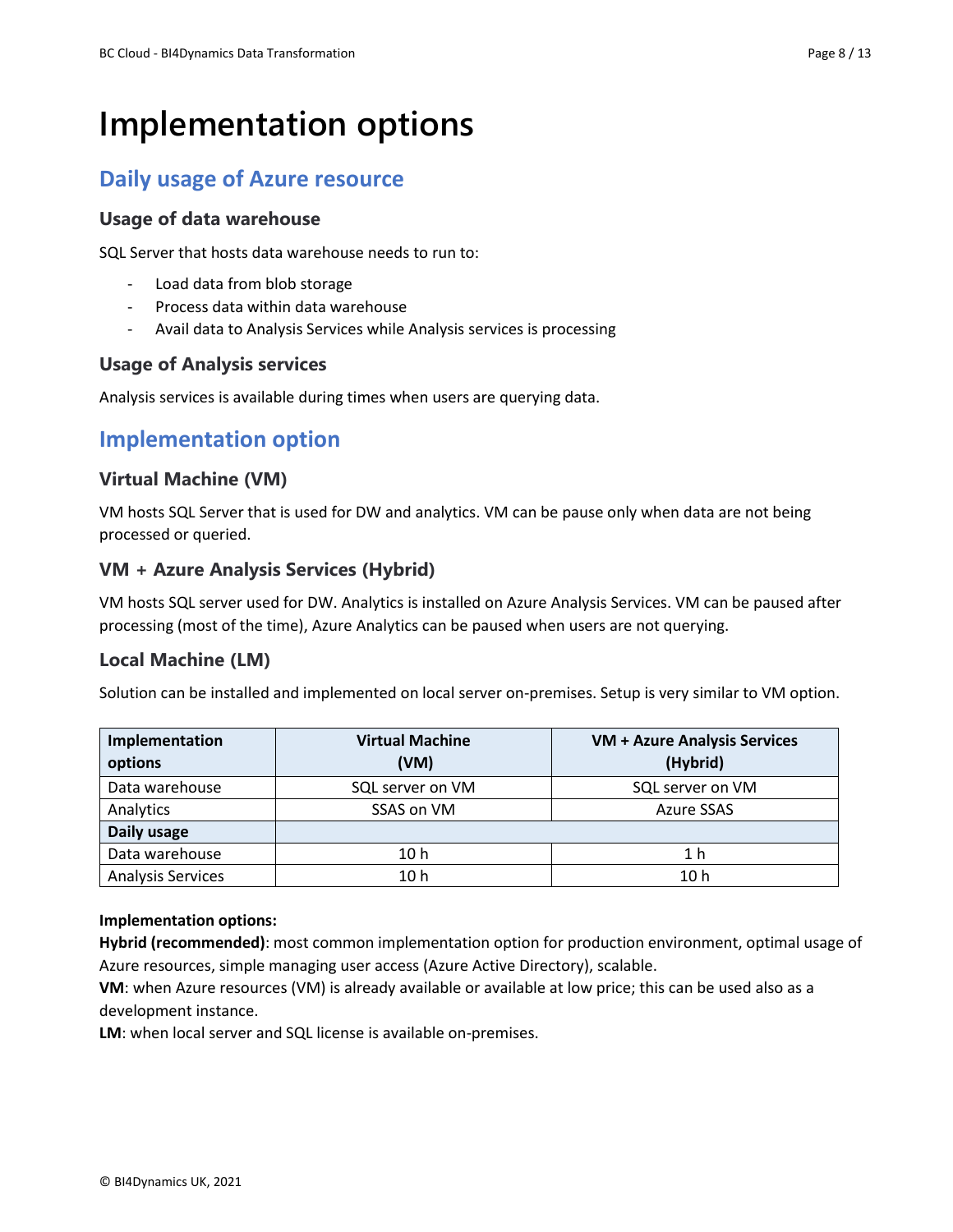# <span id="page-8-0"></span>**Description of Azure services**

#### **Azure VM with SQL Server Standard**

Azure VM is not expensive and can be easily created. It needs to be set up (IP, users) to operate right. <https://azure.microsoft.com/en-us/pricing/details/virtual-machines/sql-server-standard/>

#### **Azure Analysis Services**

Azure Analysis Services is available in a developer, basic, and standard tiers. <https://azure.microsoft.com/en-us/pricing/details/analysis-services/>

**The Developer** tier is recommended for evaluation, development, and test scenarios. It uses shared resources.

**The Basic** tier is a general-purpose tier and recommended for production solutions with small Tabular models, limited user concurrency, and simple data refresh requirements.

| <b>INSTANCE</b> | <b>QPUS</b> | <b>MEMORY (GB)</b> |
|-----------------|-------------|--------------------|
| Developer       | 10          | 3                  |
| <b>INSTANCE</b> | <b>OPUS</b> | <b>MEMORY (GB)</b> |
| <b>B1</b>       | 40          | 10                 |
| <b>B2</b>       | 80          | 16                 |
|                 |             |                    |

#### **Azure Data Lake Storage**

This is a minor cost.

#### **Docker (Container instance)**

Docker costs depends on BC database size and update frequency. More about Docker in Appendix.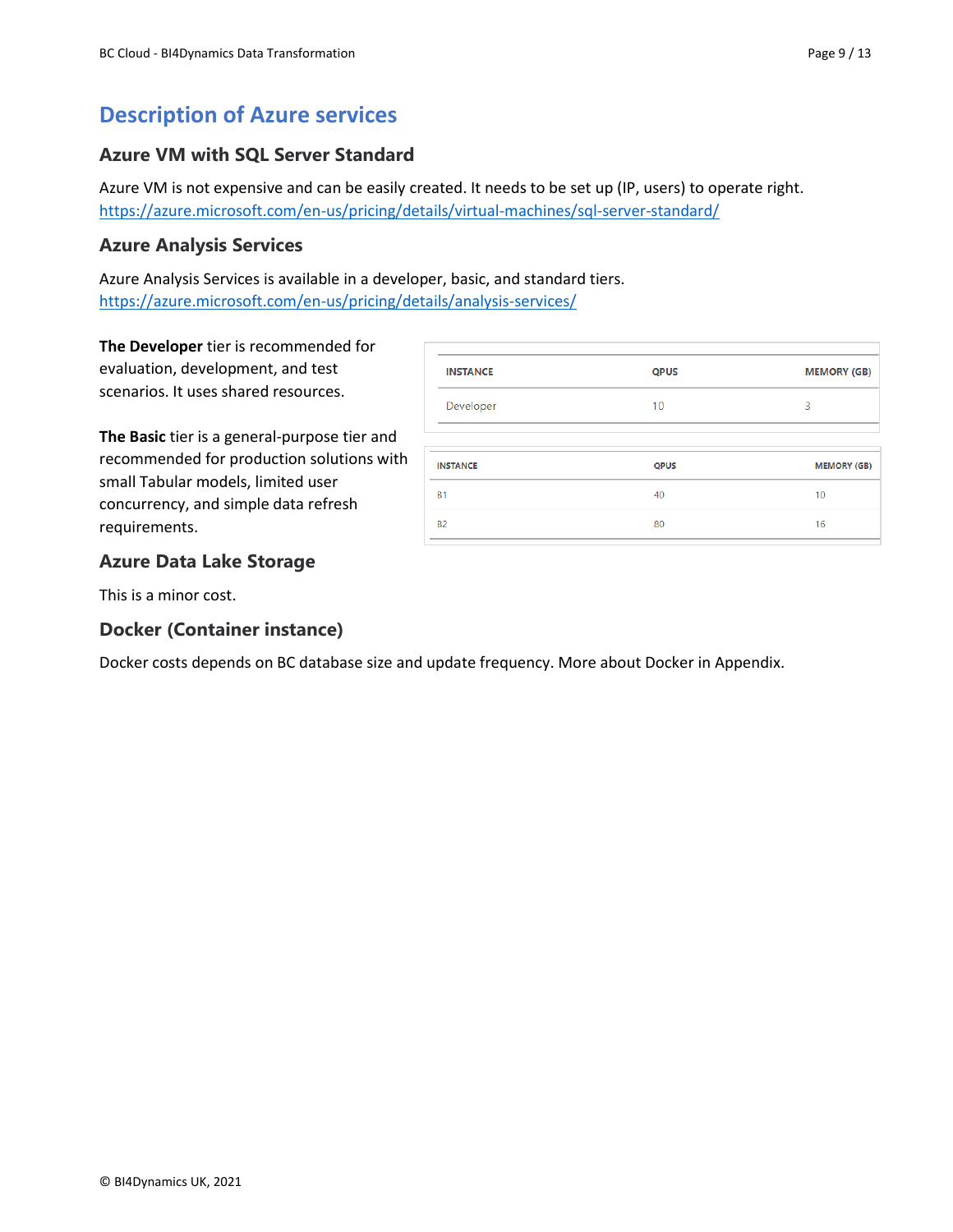# <span id="page-9-0"></span>**License Costs (USD)**

### <span id="page-9-1"></span>**BI4Dynamics license cost**

| <b>Option</b>                    | <b>Essentials</b>             | <b>Standard</b>         |
|----------------------------------|-------------------------------|-------------------------|
| <b>Application Areas</b>         | any 3 from 6 standard modules | 6 standard modules      |
| Customizations                   | Dimension wizard              | Full development wizard |
| <b>Subscription per month</b>    | 150                           | S 300                   |
| Included users                   |                               |                         |
| Maximum users                    |                               |                         |
| <b>Price for additional user</b> | Not available                 |                         |

Standard areas are Sales, Purchase, Inventory, Finance, Receivables, Payables.

# <span id="page-9-2"></span>**BI4Dynamics & Azure Services license cost**

Calculations are based on:

- Data warehouse processing **every workday,** 1 hour daily
- Analysis Services available to users **every day**, 10 hours daily.

#### **Scenario 1: BI4Dynamics Essentials & BC database size 5 GB**

|                                           |                  |                  | Daily usage (h) |               | Days   |    |                  | <b>Monthly Cost</b> |               |
|-------------------------------------------|------------------|------------------|-----------------|---------------|--------|----|------------------|---------------------|---------------|
| Resource                                  | Azure<br>Service | Cost per<br>hour | <b>VM</b>       | <b>Hybrid</b> | in use |    | <b>VM</b>        |                     | <b>Hybrid</b> |
| Data Warehouse                            | B4MS             | \$0,582          | 10              | 1             | 20     | \$ | 116 <sup>5</sup> |                     | 12            |
| Analytics                                 | D1               | \$0,132          | 10              | 10            | 30     |    |                  | Ś                   | 40            |
| Storage + Docker                          |                  |                  |                 |               |        | ς. | 10               | - Ś                 | 10            |
| Total Azure - BC database is 5 GB         |                  |                  |                 |               |        |    | 126              | - Ś                 | 61            |
| BI4Dynamics Essential (3 areas, 10 users) |                  |                  |                 |               |        |    | 150              | Ś                   | 150           |
| Total costs:                              |                  |                  |                 |               |        |    | 276              |                     |               |

### **Scenario 2: BI4Dynamics Standard & BC database 20 GB**

|                                          |                  |                  | Daily usage (h) |               | Davs   |   |                  | Monthly Cost |               |
|------------------------------------------|------------------|------------------|-----------------|---------------|--------|---|------------------|--------------|---------------|
| Resource                                 | Azure<br>Service | Cost per<br>hour | <b>VM</b>       | <b>Hybrid</b> | in use |   | <b>VM</b>        |              | <b>Hybrid</b> |
| Data Warehouse                           | B8MS             | \$1,165          | 10              | $\mathbf{1}$  | 20     | Ś | 233              | - \$         | - 23          |
| Analytics                                | <b>B1</b>        | \$0,430          | 10              | 10            | 30     |   |                  | \$           | 129           |
| Storage + Docker                         |                  |                  |                 |               |        | ς | $25 \quad S$     |              | -25           |
| Total Azure - BC database is 20 GB       |                  |                  |                 |               |        |   | 258 <sup>5</sup> |              | 177           |
| BI4Dynamics Standard (6 areas, 30 users) |                  |                  |                 |               |        |   | 300              | S            | 300           |
| Total costs:                             |                  |                  |                 |               |        |   | 558              |              |               |

Scope and cost of installation, training, and customization services can vary and are not included in this calculation.



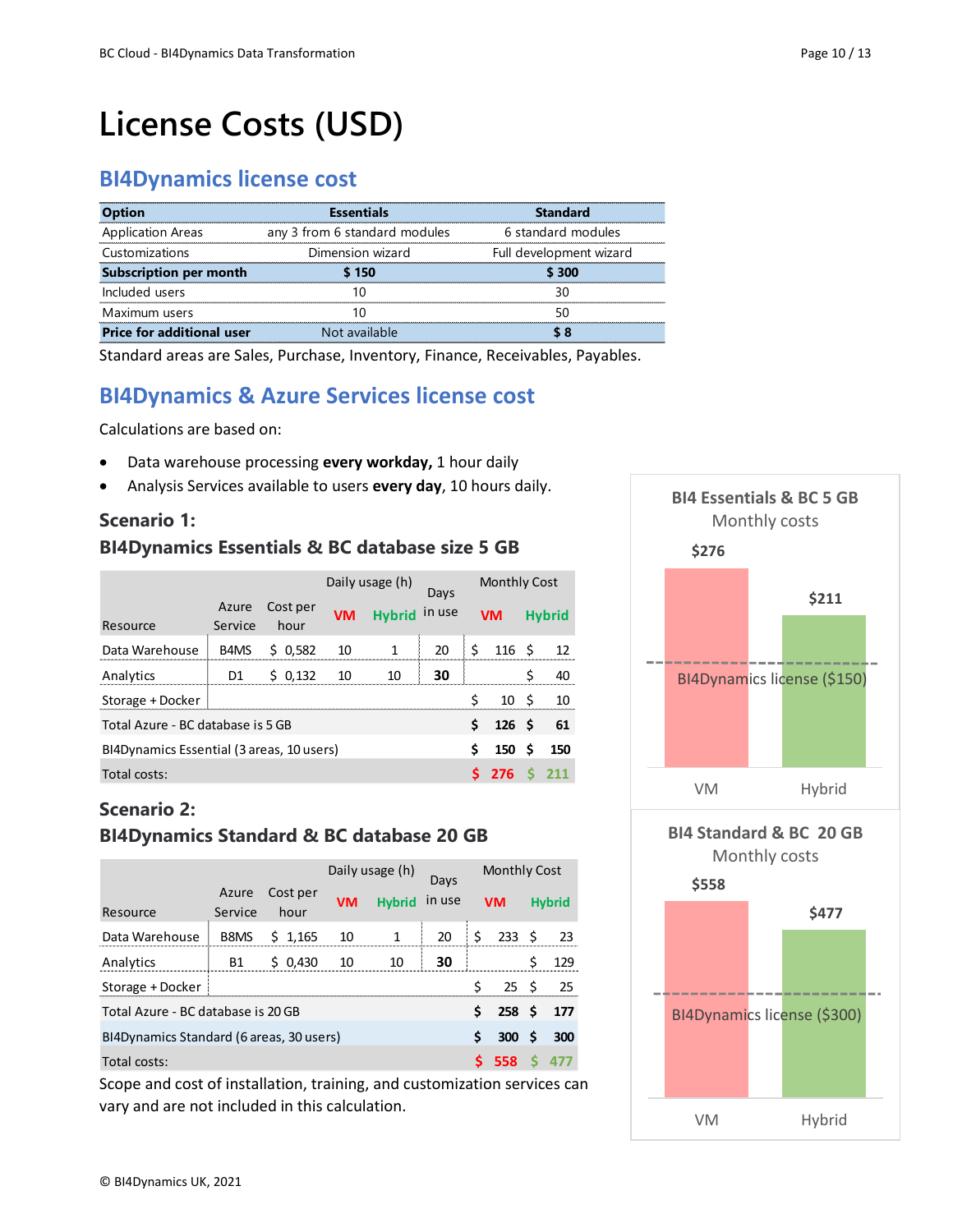# <span id="page-10-0"></span>**License costs (EUR)**

# <span id="page-10-1"></span>**BI4Dynamics license cost**

| <b>Option</b>                    | <b>Fssentials</b>             | Standard                |
|----------------------------------|-------------------------------|-------------------------|
| <b>Application Areas</b>         | any 3 from 6 standard modules | 6 standard modules      |
| Customizations feature           | Dimension Wizard              | Full development Wizard |
| <b>Subscription per month</b>    | 125 €                         | 250€                    |
| Included users                   |                               |                         |
| Maximum users                    |                               |                         |
| <b>Price for additional user</b> | Not available                 |                         |

Standard areas are Sales, Purchase, Inventory, Finance, Receivables, Payables.

# <span id="page-10-2"></span>**BI4Dynamics & Azure Services license cost**

Calculations are based on:

- Data warehouse processing **every workday,** 1 hour daily
- Analysis Services are available to users **every day**, 10 hours daily.

#### **Scenario 1: BI4Dynamics Essentials & BC database size 5 GB**

|                                           |                               |                  | Daily usage (h) |               | Days   | <b>Monthly Cost</b> |               |
|-------------------------------------------|-------------------------------|------------------|-----------------|---------------|--------|---------------------|---------------|
| Resource                                  | Azure<br>Service              | Cost per<br>hour | <b>VM</b>       | <b>Hybrid</b> | in use | <b>VM</b>           | <b>Hybrid</b> |
| Data Warehouse                            | B <sub>4</sub> M <sub>S</sub> | $0,513 \in$      | 10              | 1             | 20     | 103€                | 10€           |
| Analytics                                 | D1                            | $0,112 \in$      | 10              | 10            | 30     |                     | 34€           |
| Storage + Docker                          |                               |                  |                 |               |        | 10€                 | 10€           |
| Total Azure - BC database is 5 GB         |                               |                  |                 |               |        | 113€                | 54€           |
| BI4Dynamics Essential (3 areas, 10 users) |                               |                  |                 |               |        | 125€                | 125€          |
| Total costs:                              |                               |                  |                 |               |        | 238€                | 179 €         |



# **475 € 399 €** VM Hybrid **BI4 Standard & BC 20 GB** Monthly costs BI4Dynamics license (250)

#### **Scenario 2:**

#### **BI4Dynamics Standard & BC database 20 GB**

|                                          |                  |                  | Daily usage (h) |               |        |           | Days          |  |  |  | <b>Monthly Cost</b> |  |  |
|------------------------------------------|------------------|------------------|-----------------|---------------|--------|-----------|---------------|--|--|--|---------------------|--|--|
| Resource                                 | Azure<br>Service | Cost per<br>hour | <b>VM</b>       | <b>Hybrid</b> | in use | <b>VM</b> | <b>Hybrid</b> |  |  |  |                     |  |  |
| Data Warehouse                           | B8MS             | 1,025€           | 10              | 1             | 20     | 205€      | 21€           |  |  |  |                     |  |  |
| Analytics                                | <b>B1</b>        | $0,363 \in$      | 10              | 10            | 30     |           | 109€          |  |  |  |                     |  |  |
| Storage + Docker                         |                  |                  |                 |               |        | 20€       | 20€           |  |  |  |                     |  |  |
| Total Azure - BC database is 20 GB       |                  |                  |                 |               |        |           | 149€          |  |  |  |                     |  |  |
| BI4Dynamics Standard (6 areas, 30 users) |                  |                  |                 |               |        |           | 250€          |  |  |  |                     |  |  |
| Total costs:                             |                  |                  |                 |               |        | 475€      | 399 €         |  |  |  |                     |  |  |

Scope and cost of installation, training, and customization services can vary and are not included in this calculation.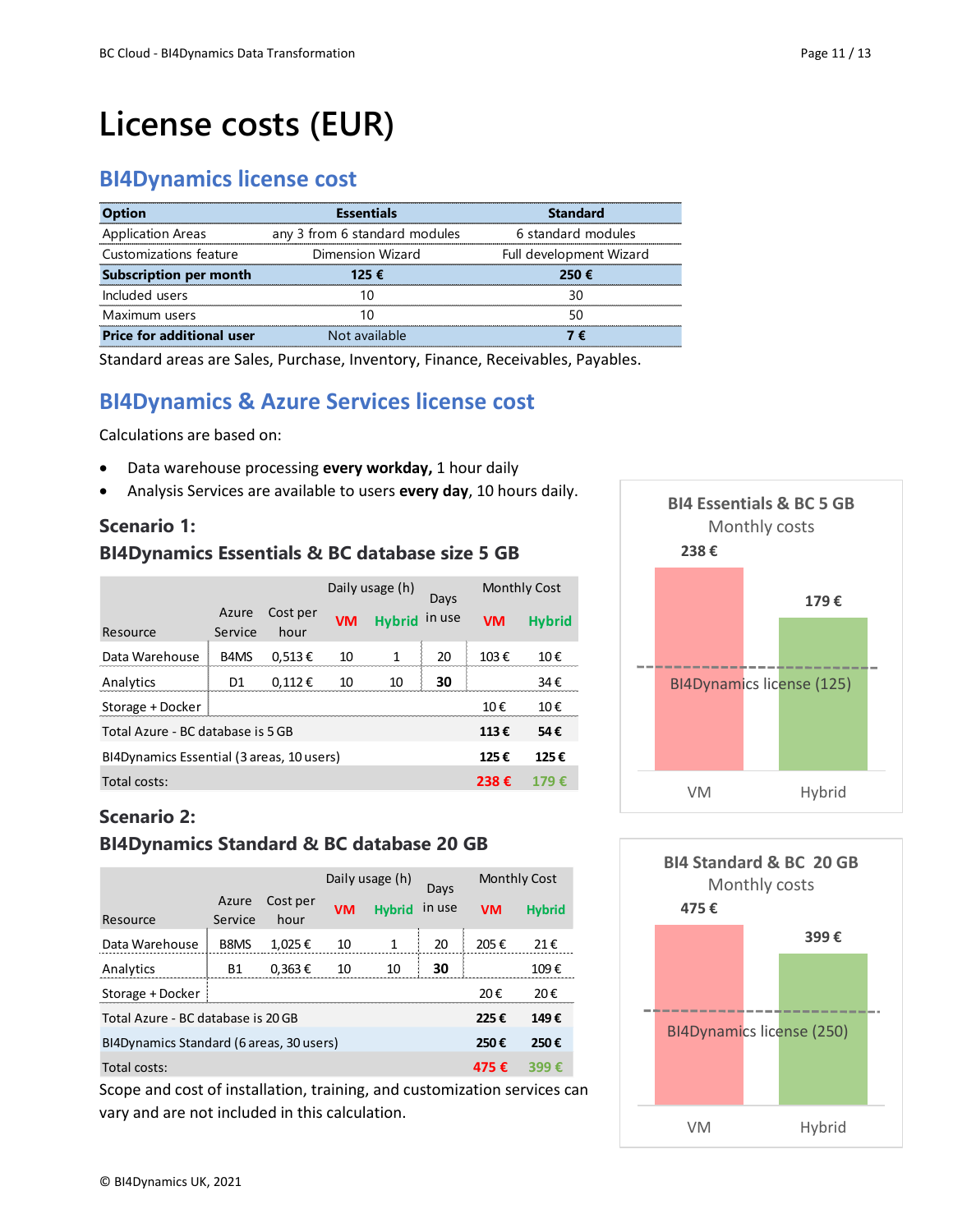# <span id="page-11-0"></span>**Appendix**

# <span id="page-11-1"></span>**What is PolyBase?**

PolyBase enables SQL Server instance to process T-SQL queries that read data from external data sources. SQL Server 2016 and higher can access external data in Hadoop and Azure Blob Storage. We recommend using SQL2019. PolyBase is feature in standard SQL Edition and must be selected during SQL installations, both on Premise and in Azure.

In BI4Dynamics project, PolyBase feature reads Azure Data Lake files directly, without the need of installing a connector or any other interface. CSV files in Azure Data Lake are processed as external tables (this is a PolyBase feature) and land in the data warehouse as staging tables.

# <span id="page-11-2"></span>**What is Docker?**

BI4Dynamics uses docker for running BC web services that export BC data to Azure Data lake.

Cloud virtualization can be made by

- Virtual machine: more choices of setup hardware and services
- **Docker**: a lighter version of VM with more focus on how the image is built and what it is used for

Docker is Azure Container Instance that is used for a specific task. It can be compared to a virtual machine that runs a specific process (one or more). The advantage of docker is fast creation from image (1 minute) and orchestration of many dockers with one software (Kubernetes) by a service provider.

#### Docker (container group) pricing

The price of running docker depends on the number of updates required by Docker. If running more often, more than scoped, the cost will be covered by the customer. In this calclation we estimated that docker is running 2 hours every working day.